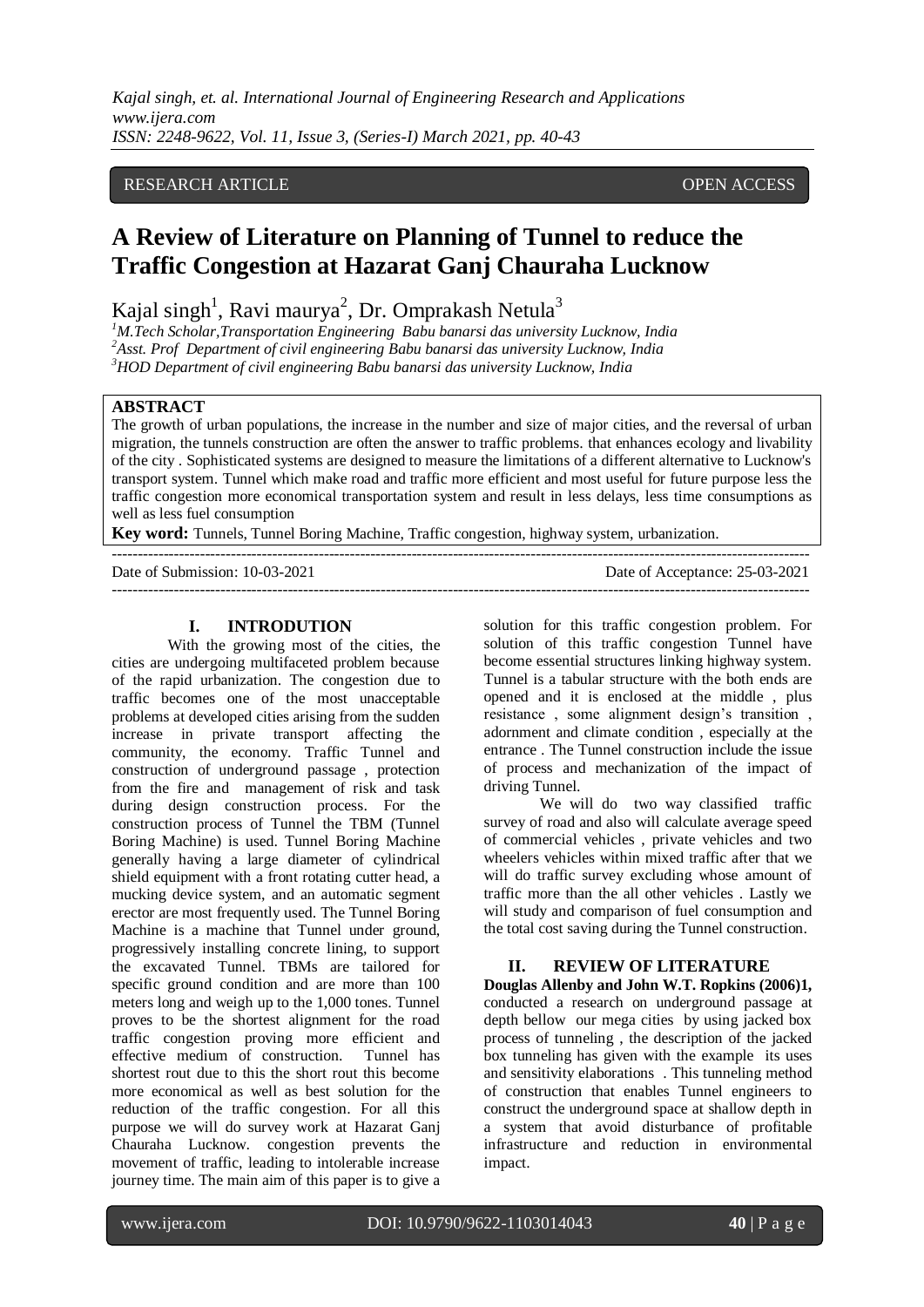**Alessandro Calvi , Claudia Guattari (2012)2,** conducted a research on the driver drive in inside the tunnel based road and accustomed some new technique how driver behavior inside road of the tunnel and approaching it and going out from it. driving simulator has provided as a technology . it result in the percentage of driver driving speed that reduce their linear speed from controllable framework to Tunnel concept is more than 60% for each and every tunnel .

**Yan Bin ,Zhou Ji-Biao, Wang Lu (2013)3,** presented an investigation into the effectiveness of road traffic signals at a nearby tunnel outlet .Using of a human machine structure is a traffic signal model that includes motivation and learning, decision-making and behavior. entry and exit of the tunnel with minimal traffic congestion and driver safety.

**Vinayak Demane et al., (2013)4**, researched the interaction of the ground structure of the lower RCC Bridge. A study of comparing a building in the form of a solid support and a combination of soil structure applied to a foundation and a side wall. Therefore neglect of soil compaction is not possible and also saw shear strength and bending minute value is low for soil compaction.

**Rui Zhou et al .,(2014)5,** conducted a research on the Traffic air pollution inner side and outer side a road Tunnel in china , Shanghai . the methodology that they adopted are experimental location ,monitoring site, instrument & sampling , instrument and statistical method . lastly found that the highest hourly concentrations of CO, NO, NO2 and NOX within the tunnel were  $13.223$  mg / m3, 1.829 mg / m3, 0.291 mg / m3 and 3.029 mg / m3, respectively, and the lowest was 3.086 mg / m3, 0.344 mg / m3, 0.080 mg / m3 and 0.619 mg / m3.

**Abdel Salam et al., (2015)6,** Greater Cairo Metro Line TB Model Construction Model: Low-cost services due to the construction of a tunnel with boring road safety equipment are predicted in this paper. The construction and design stage is analyzed by FEM analysis and simulated the phase phase along the proposed road.

**Ofira Ayalon et al.,(2016)7,** conducted a research on direct and indirect benefits of the Carmel tunnel compare to alternative routes are analyzed in this paper to reduce traffic congestion, air and noise pollution as well . The method dynamic financial excel model (DFEM) is used to evaluate and quantify the profits for the road users populations . At last result in 70% reduction in air pollution and 40% reduction in toll.

**Arshad and R.A. Abdullah (2016)8,** Presented a new method for the Tunnel construction such as ground pressure gauge, bond box method, slurry and flexibility of Tunnel drilling and blasting, TBM , cut and cover method etc . They also research on the Parameter that effecting ground settlement in this. The result is cut and cover has limited use only for construction of shallows depth and jacked box method only for the purpose of rail ,pedestrian & car parking etc.

**A Nosenko et al., (2016)9,** Research has been done to find the directions and types of road tuning indicators to be done, a system of classification of routes, classes, conditions and groups by geographical, structural and technical features has developed. As in the result, the road system segregation on public highways system aimed at designating corridors in the design, construction, reconstruction, maintenance and operation of international requirements has been created.

**Bolin Jiang , Bo Liang (2016)10,** they have researched about the traffic loads calculation formula, within a comprehensive consideration of influencing different factors including in design of tunnel safety. To get the degrees of Impact of those items on the calculated values of traffic loads and the powerful response of SFTs and the weight of each item, they have uses the process of orthogonal experiment method and also the process of analytic hierarchy, combined both of them with a finite element software simulation. the result is Where the impact factors apply to the maximum calculation value, the impact level follows the order: hard road > speed of vehicles > multiple loads of wheels > wave height.

**Qian Yang and Zhaoling Wang ( 2017)11,** conducted a research on the high speed railway tunnel constructed using information based system i.e. numerical simulation of construction .The majorly TMS (tunnel measurement system) was used to maximizing measuring time and improvement in the efficiency and reduce cost . Numerical simulation results in basis of the qualitative analysis and changes the current minimum level construction technologies quality and applies the concept and process of information construction.

**Vaibhav Phadke and Nikhil Titimare (2017)12,**  conducted the research on the advanced method of construction of Tunnels .The methodology is NATM and TBM is used this proved as the advanced technology for the construction .The greater level of tunnel system will reduce the construction time as well as help in early revenue generation.

**Vladimir V. Makarov et al., (2017)13 ,** The key alternative is for the city Vladivostok is not dependent tunneled transportation system along with the added bellow underground parking system so that transportation problem define in this manner that enhance livability of the city .tunnel is 1.8 times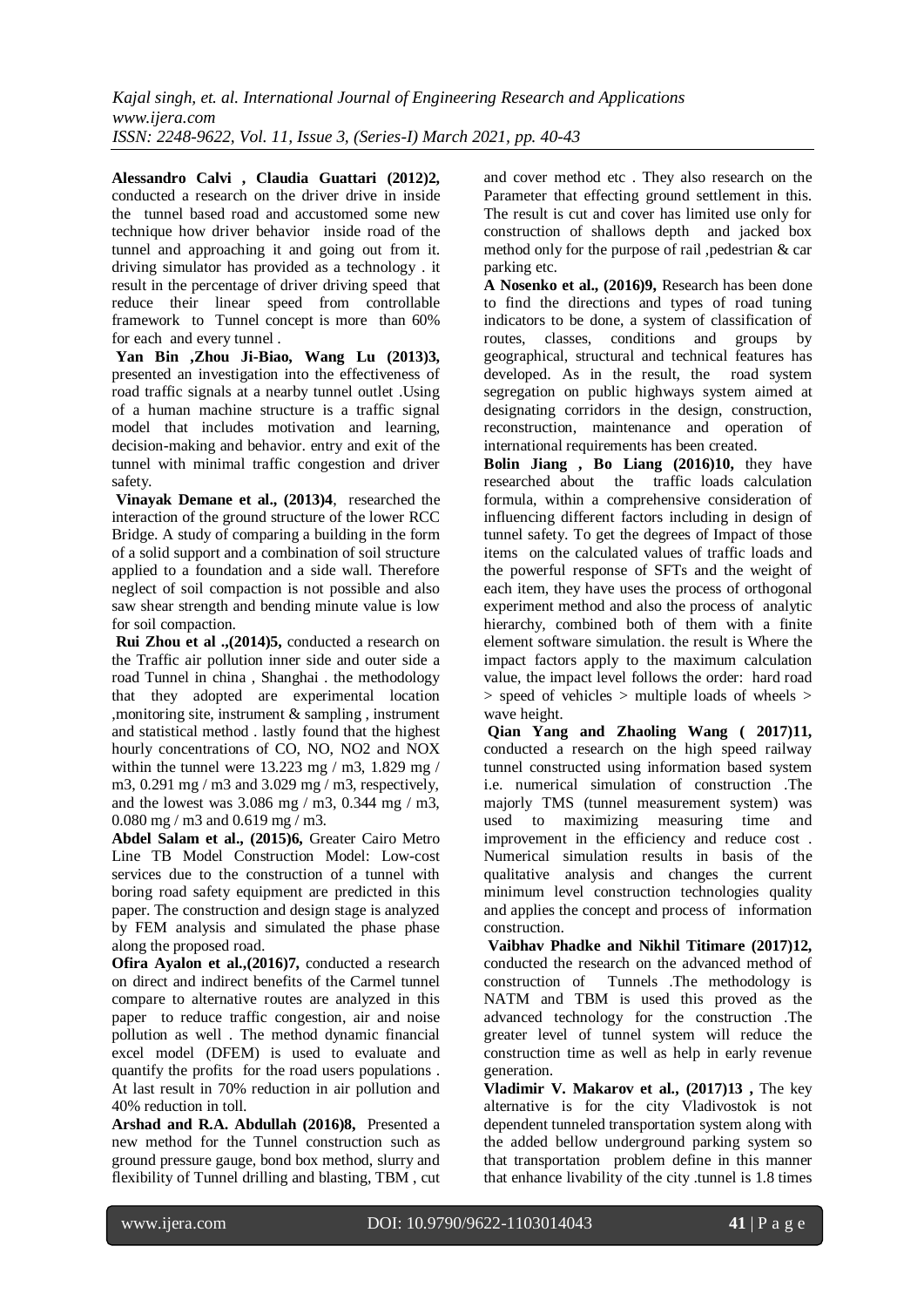preferable than the above ground bridges. After building a road tunnel the quantity of harmful emission reduces 8-10 times. Decrease in street noise, air pollution as well as improving traffic safety and result in increase in infrastructure attractiveness of the city.

**Frolov Y.S et al., (2017)14**, have conducted a research to ensure the operational reliability of the tunnel railways construction with the highway tunnels constructed above ground surface in the city of Sochi. bank attack method is used to pass the road tunnel with the reverse arch of concrete installed to performed the excavation of deepest deep full height of the bench .As the results obtained of the theoretical approach research, limits value of the strength and deflection parameters of tunnel railway lining were determined.

**P.L. Ng et al., (2017)15,** conducted a research on the development process of Tunnel dismantling machine (TDM) in an underground railway Tunnel project. To enhance the construction risk, a bespoke tunnel dismantling machine was developed (TDM). The TDM working in railway interface inner side the ORT each lining segments ring under 2.8 bar compression air pressure has removed.

**Speed:** Speed is considered as a quality measurement of time travel as the drivers and passengers will be more concerned about the speed of the journey which is taken than the design consideration of the traffic. It is defined as the ratio of distance per unit of time.

**Time mean speed :** It is the average speed of all the vehicles passing a point or a section on a highway over some specified time period.

**Space mean speed :** It is the average speed of all the vehicles occupying a given point or a section of a highway over some specified time period.

**Flow :** It is defined as the number of vehicles that passage through a point on a highway or a given lane during a specific time interval. The measurement can be find out by counting the number of vehicles passing a particular point in one lane in a defined period. Then the flow is denoted in vehicles/hour*.*

**Density**: It is defined as the number of vehicles in a given length of highway or lane and is generally denoted as vehicles per km.

**Distance Headway:** It is defined as the distance between corresponding points of two successive vehicles at any specified or given time.

**Time Headway:** It is the process as the time difference between any two successive vehicles when they cross a given point or a section .

# **III. CONCLUSION**

1. construction of road Tunnel can decrease the congestion of traffic at Hazrat Ganj Chauraha Lucknow

2. Reduce parking congestion and roadway congestion also

3. Construction of the Tunnel for transportation system allows most frequent use of underground land , converting traffic congestion from major mega center , decreasing in the landscape damage due to maximum road passing through open space and more

4. Tunnel construction appears promising in helping to reduce physical inactivity as well.

5. All alternative that we examined showed benefits from each parameter including (time, fuel pollution, and noise) compare to the alternative routes related to this.

6. The government in 2016 has offers financial incentives for trucks, namely a 40% reduction of the toll this incentive will encourage in the travelling via the Tunnel.

Thereby encouraging the travelers to use of road tunnel during peak hour , as the results in benefits of using the Tunnel during peak hours time are much higher than the alternative routes like open space

#### **REFERENCES**

- [1]. "Allenby, D. and Ropkins, JWT. (2006), Creating an underground space at the deepest depths under our cities using the texture of a jacked box,", No. 62, pp. 1–13.
- [2]. Calvi, A., De Blasiis, M.R. and Guattari, C. (2012), "An Empirical research of the impact of Road Tunnel on drivers Driving Performance, Vol. 53, pp. 1098–1108.
- [3]. Bin, Y., Ji-biao, Z. and Lu, W. (2013), "Effectiveness of Traffic Sign Setting in Adjacent Tunnel Exit", Procedia - Social and Behavioral Sciences, Elsevier B.V., Vol. 96 No. Cictp, pp. 5–11.
- [4]. Demane, V. and Cholekar, P.S. (2013), "RCC underpass bridge interaction "Vol. 1 No. 4, pp. 255–267.
- [5]. Zhou, R., Wang, S., Shi, C., Wang, W., Zhao, H., Liu, R., Chen, L., et al. (2014), "research on the traffic air and noise pollution inside and out of the aroad tunnel in China", PLoS ONE, Vol. 9 No. 11, pp. 1–9.
- [6]. Salam, S.A., Ata, A., Shaalan, O. and Hammad, N. (2015), "TBM based construction modelling ", International Journal of Engineering and Innovative Technology, Vol. 4 No. 10, pp. 18–24.
- [7]. Ayalon, O., Shmueli, L., Koren, S.F. and Zerbib, M.Z. (2016), "Estimation of Market gains of Tunnels—The Case Study of the